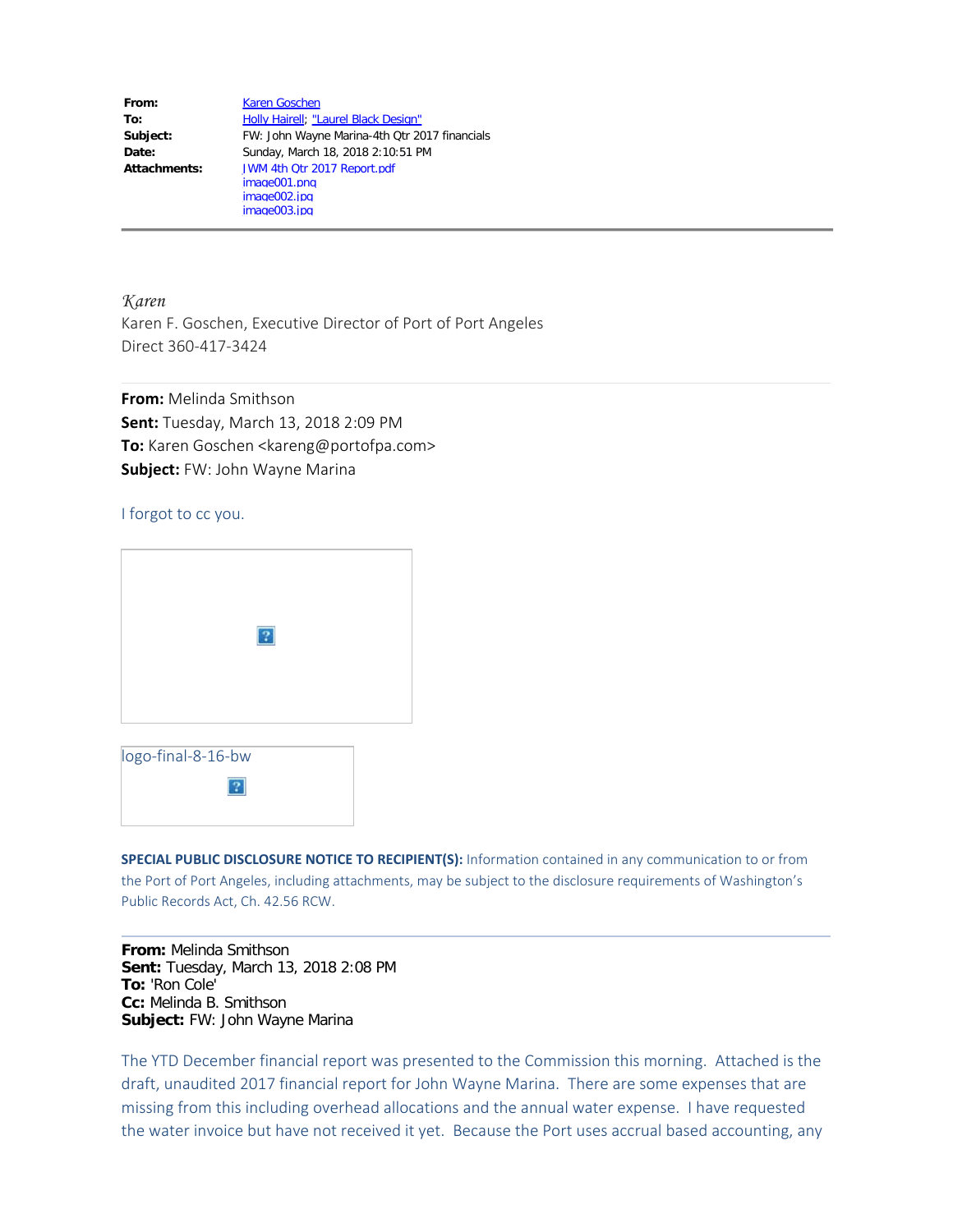other invoices that come in for expenses related to 2017 will be accrued to 2017 and will change these numbers as well.

If you have questions, please feel free to contact me. I will do my best to answer them or find someone who can.

|  |  | $\boxed{?}$ |  |  |
|--|--|-------------|--|--|
|  |  |             |  |  |

| logo-final-8-16-bw |  |  |  |
|--------------------|--|--|--|
|                    |  |  |  |
|                    |  |  |  |

**SPECIAL PUBLIC DISCLOSURE NOTICE TO RECIPIENT(S):** Information contained in any communication to or from the Port of Port Angeles, including attachments, may be subject to the disclosure requirements of Washington's Public Records Act, Ch. 42.56 RCW.

**From:** Melinda Smithson **Sent:** Wednesday, February 07, 2018 3:17 PM **To:** 'Ron Cole' **Subject:** RE: John Wayne Marina

I'm hoping to have a report to our commission on 2/27/18 which means I could then send you the numbers, but given that I have only been here since December 18<sup>th</sup> and we're working on year end numbers, I can't guarantee anything. Feel free to check in again with me. Thank you.

| $\boxed{?}$ |  |
|-------------|--|
|             |  |
|             |  |
|             |  |
|             |  |
|             |  |
|             |  |
|             |  |
|             |  |
|             |  |
| ш<br>$\sim$ |  |



**SPECIAL PUBLIC DISCLOSURE NOTICE TO RECIPIENT(S):** Information contained in any communication to or from the Port of Port Angeles, including attachments, may be subject to the disclosure requirements of Washington's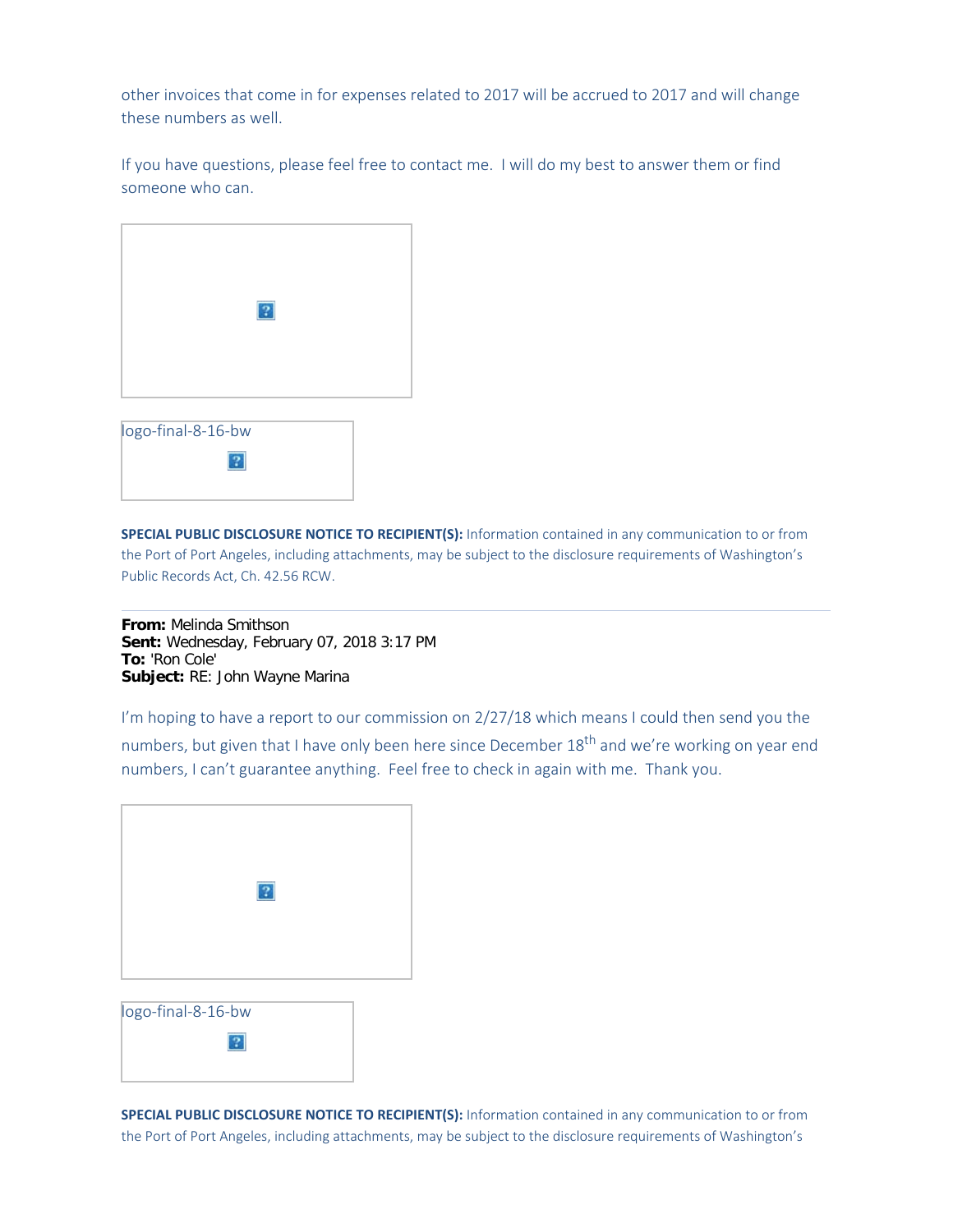Public Records Act, Ch. 42.56 RCW.

**From:** Ron Cole [[mailto:rcole@buffaloriverholdingsinc.com\]](mailto:rcole@buffaloriverholdingsinc.com) **Sent:** Wednesday, February 07, 2018 3:12 PM **To:** Melinda Smithson **Subject:** Re: John Wayne Marina

Thank you. Any idea on timing?

Get [Outlook](https://aka.ms/o0ukef) for iOS

**From:** Melinda Smithson [<melindas@portofpa.com](mailto:melindas@portofpa.com)> **Sent:** Wednesday, February 7, 2018 3:03:35 PM **To:** Ron Cole **Subject:** RE: John Wayne Marina

Hi Mr. Cole –

We are still working on the 2017 numbers but I do have a note to get back to you with the numbers once they are ready.

|                    | $\sqrt{2}$ |
|--------------------|------------|
|                    |            |
| logo-final-8-16-bw |            |

 $|2|$ 

**SPECIAL PUBLIC DISCLOSURE NOTICE TO RECIPIENT(S):** Information contained in any communication to or from the Port of Port Angeles, including attachments, may be subject to the disclosure requirements of Washington's Public Records Act, Ch. 42.56 RCW.

**From:** Ron Cole [[mailto:rcole@buffaloriverholdingsinc.com\]](mailto:rcole@buffaloriverholdingsinc.com) **Sent:** Wednesday, February 07, 2018 2:53 PM **To:** John Nutter **Cc:** Melinda Smithson **Subject:** Re: John Wayne Marina

Checking in on 2017 numbers??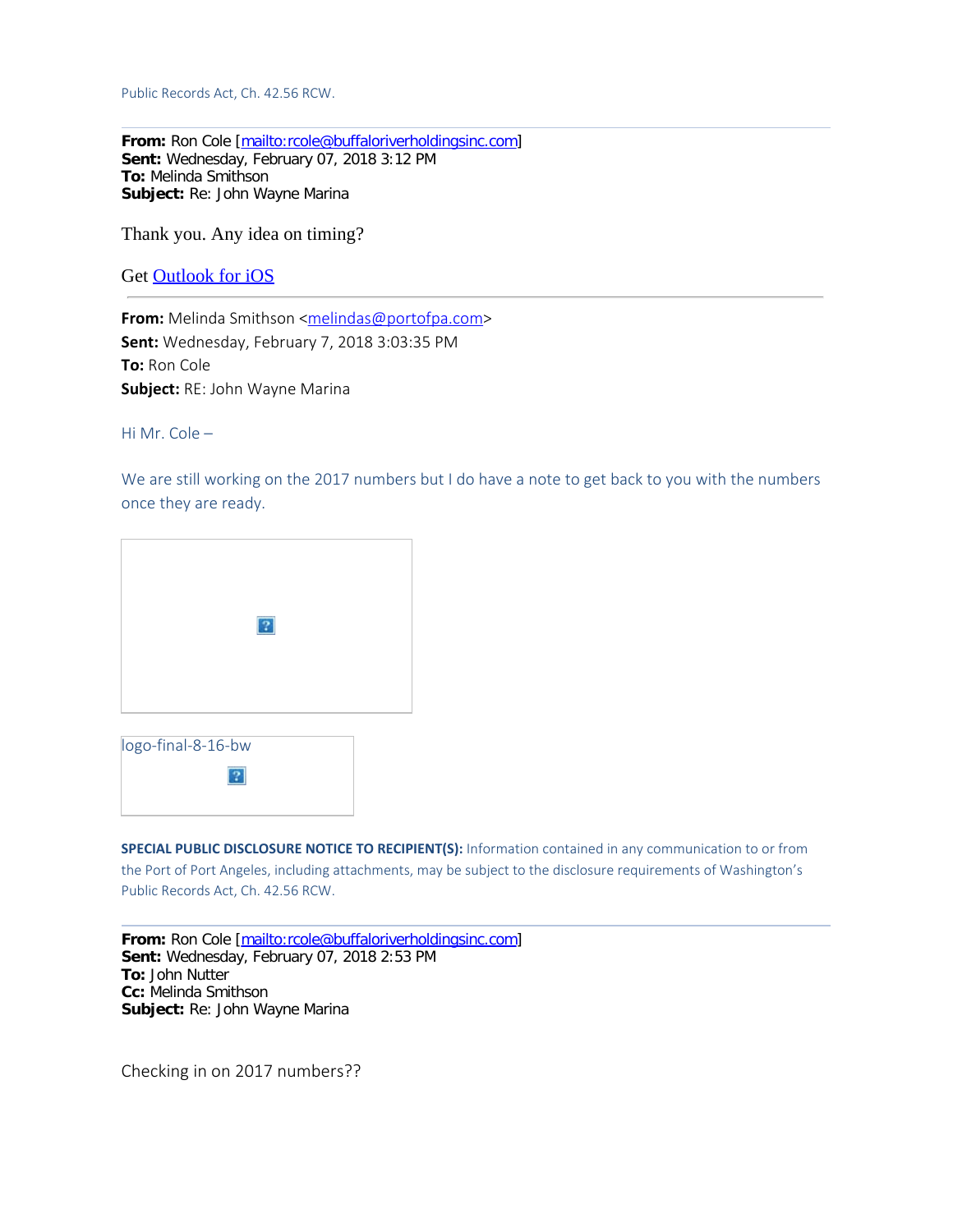Ron Cole President [rcole@buffaloriverholdingsinc.com](mailto:rcole@buffaloriverholdingsinc.com) P5416178658 C5417490046

**From:** Ron Cole **Sent:** Thursday, January 18, 2018 2:47:59 PM **To:** John Nutter **Cc:** Melinda Smithson **Subject:** Re: John Wayne Marina

Great. Thank you.

Ron Cole President [rcole@buffaloriverholdingsinc.com](mailto:rcole@buffaloriverholdingsinc.com) P5416178658 C5417490046

**From:** John Nutter <[johnn@portofpa.com>](mailto:johnn@portofpa.com) **Sent:** Thursday, January 18, 2018 2:45:17 PM **To:** Ron Cole **Cc:** Melinda Smithson **Subject:** RE: John Wayne Marina

Hi Ron-

Draft 2017 numbers won't be available for a few more weeks due to year end. I've copied Melinda Smithson on this message as she has replaced me at the Port. One of us will get back to you the first week of February. Melinda - I'll give you the background on this next time we meet.

Thanks - John

**From:** Ron Cole [\[mailto:rcole@buffaloriverholdingsinc.com](mailto:rcole@buffaloriverholdingsinc.com)] **Sent:** Thursday, January 18, 2018 2:21 PM **To:** John Nutter <[johnn@portofpa.com>](mailto:johnn@portofpa.com) **Subject:** Re: John Wayne Marina

John,

Are 2017 numbers available?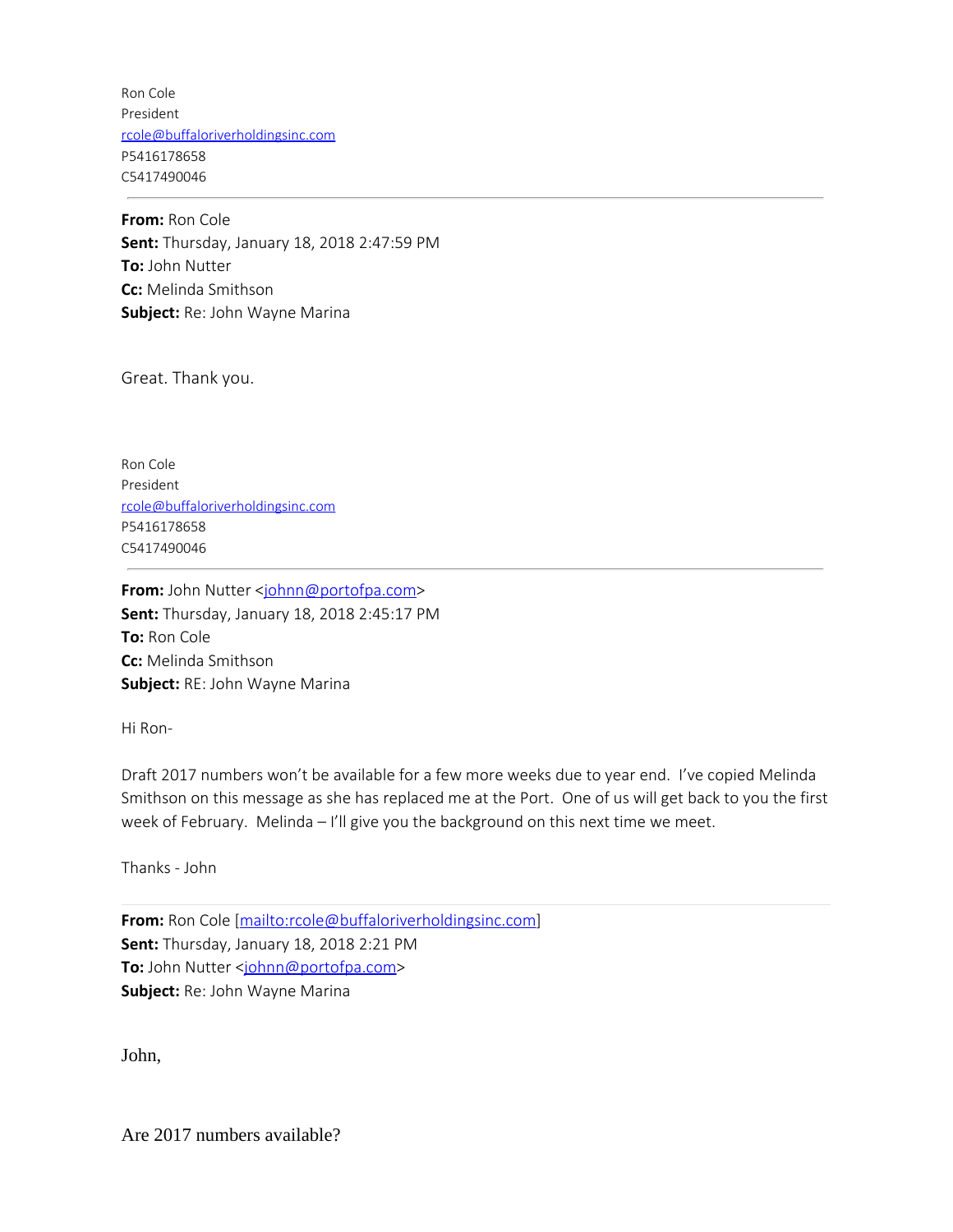Ron Cole President [rcole@buffaloriverholdingsinc.com](mailto:rcole@buffaloriverholdingsinc.com) P5416178658 C5417490046

**From:** John Nutter <[johnn@portofpa.com>](mailto:johnn@portofpa.com) **Sent:** Friday, October 6, 2017 12:20:34 PM **To:** Ron Cole **Subject:** RE: John Wayne Marina

Ron-

For fuel and utility sales we often look at the net to make sure we are generating enough of a margin to cover the capital associated with those items. Our official financials drop the cost of goods sold down under expenses but the analysis I sent yesterday is a spreadsheet built to compare multiple years. We track COGS in both places depending on the particular financial statement. The bottom line is always the same, but the handling of COGS varies depending on the need. Hope this helps.

John

**From:** Ron Cole [[mailto:rcole@buffaloriverholdingsinc.com\]](mailto:rcole@buffaloriverholdingsinc.com) **Sent:** Friday, October 06, 2017 12:01 PM **To:** John Nutter **Cc:** Karen Goschen **Subject:** Re: John Wayne Marina

Thanks John,

Why is there (less cost of utilities) in the income section and also a line item for utilities under expenses?

Ron Cole President [rcole@buffaloriverholdingsinc.com](mailto:rcole@buffaloriverholdingsinc.com) P5416178658 C5417490046

**From:** John Nutter <[johnn@portofpa.com>](mailto:johnn@portofpa.com) **Sent:** Thursday, October 5, 2017 6:31:06 PM **To:** Ron Cole